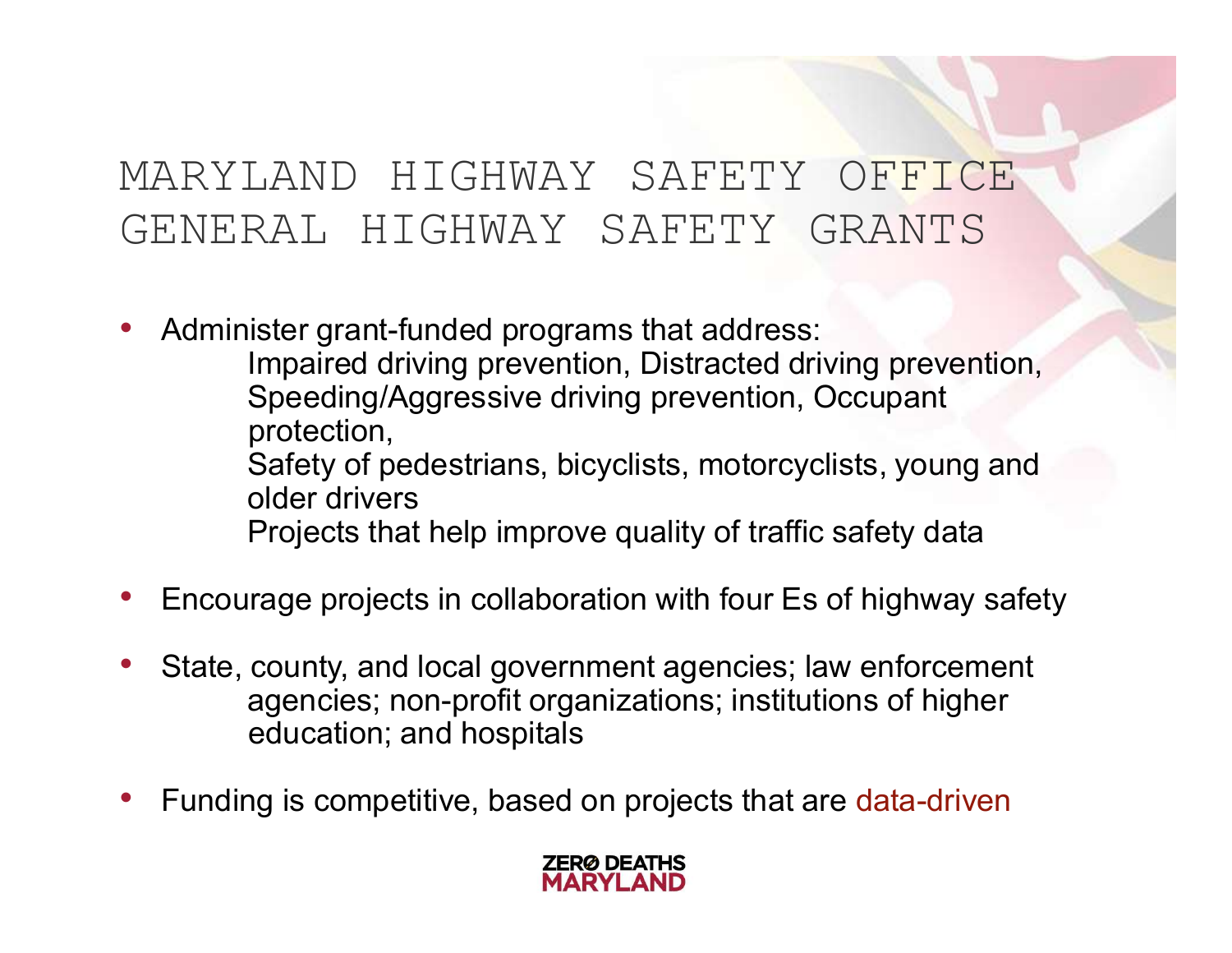# MARYLAND HIGHWAY SAFETY OFFICE GENERAL HIGHWAY SAFETY GRANTS MARYLAND HIGHWAY SAFETY OFFICE<br>GENERAL HIGHWAY SAFETY GRANTS<br>• Visit ZerodeathsMD.gov – click on Grants<br>• Review application resources

- 
- Review application resources
- Review past and present awardees
- Familiarize yourself with the online grant system (GPS) ZerodeathsMD.gov – click on Grants<br>
ew application resources<br>
ew past and present awardees<br>
iliarize yourself with the online grant systen<br>
ch out to the MD Highway Safety Office Cor<br>
- Visit ZerodeathsMD.gov<br>
- Click on R ZerodeathsMD.gov – click on Grants<br>
ew application resources<br>
ew past and present awardees<br>
iliarize yourself with the online grant sys<br>
ch out to the MD Highway Safety Office<br>
- Visit ZerodeathsMD.gov<br>
- Click on Road Saf ew application resources<br>
ew past and present awardees<br>
iliarize yourself with the online grant sy<br>
ch out to the MD Highway Safety Office<br>
- Visit ZerodeathsMD.gov<br>
- Click on Road Safety<br>
- Choose the area that best matc
- Reach out to the MD Highway Safety Office Contact with questions Execution is such all that best matches the area that best matches ew past and present awardees<br>iliarize yourself with the online grant system (GPS)<br>ch out to the MD Highway Safety Office Contact with questions<br>- Visit Zer
	-
	-
	-
	-

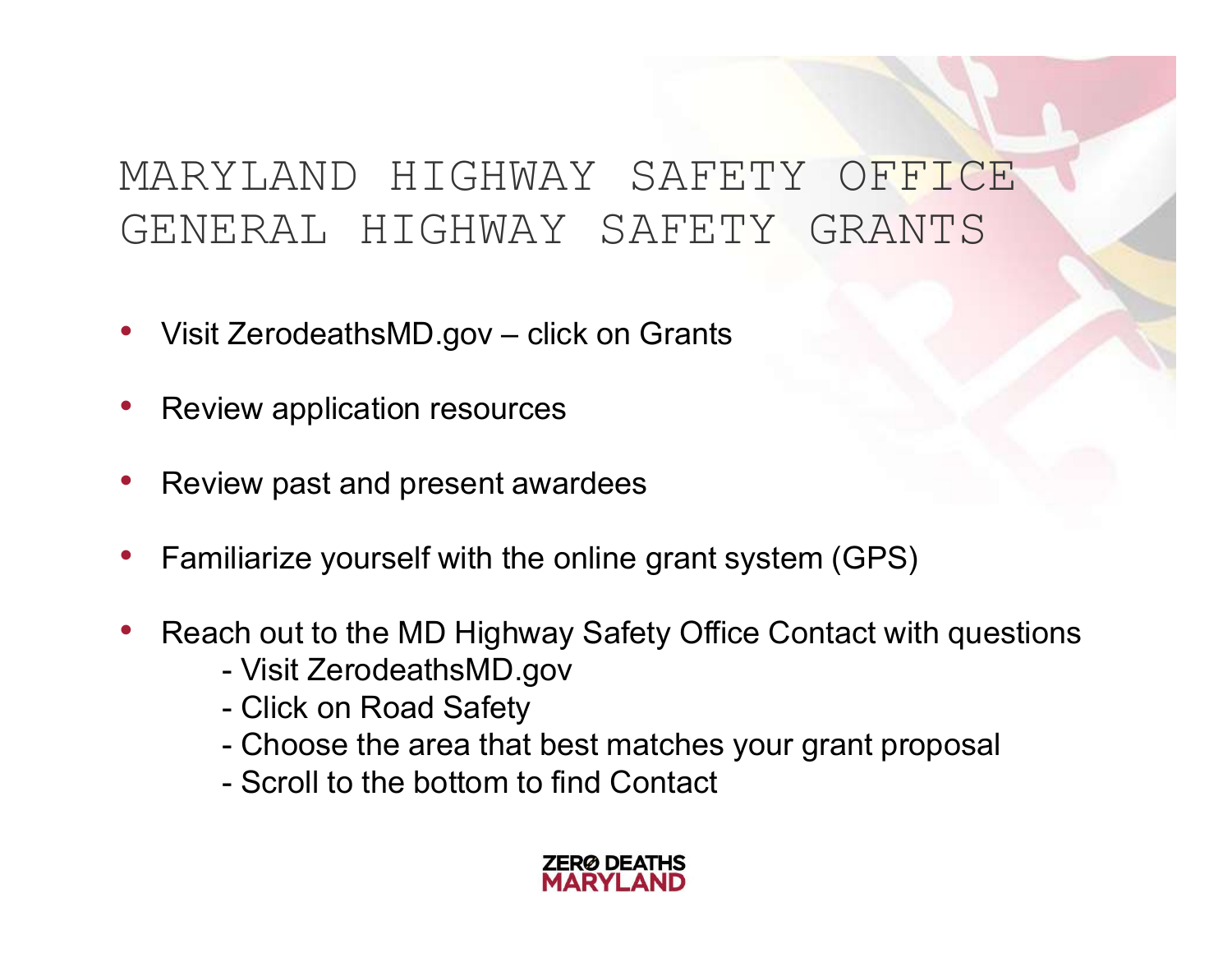### MARYLAND HIGHWAY SAFETY OFFICE GENERAL HIGHWAY SAFETY GRANTS

### TIMELINE FOR FISCAL YEAR 2023 GRANTS

- Grant applications due February 25, 2022
- Grants reviewed April 11-May 5, 2022
- Modifications (if needed) to grants due May 13, 2022
- Federal grants executed October 1, 2022
- Fiscal year runs October 1, 2022 through September 30, 2023

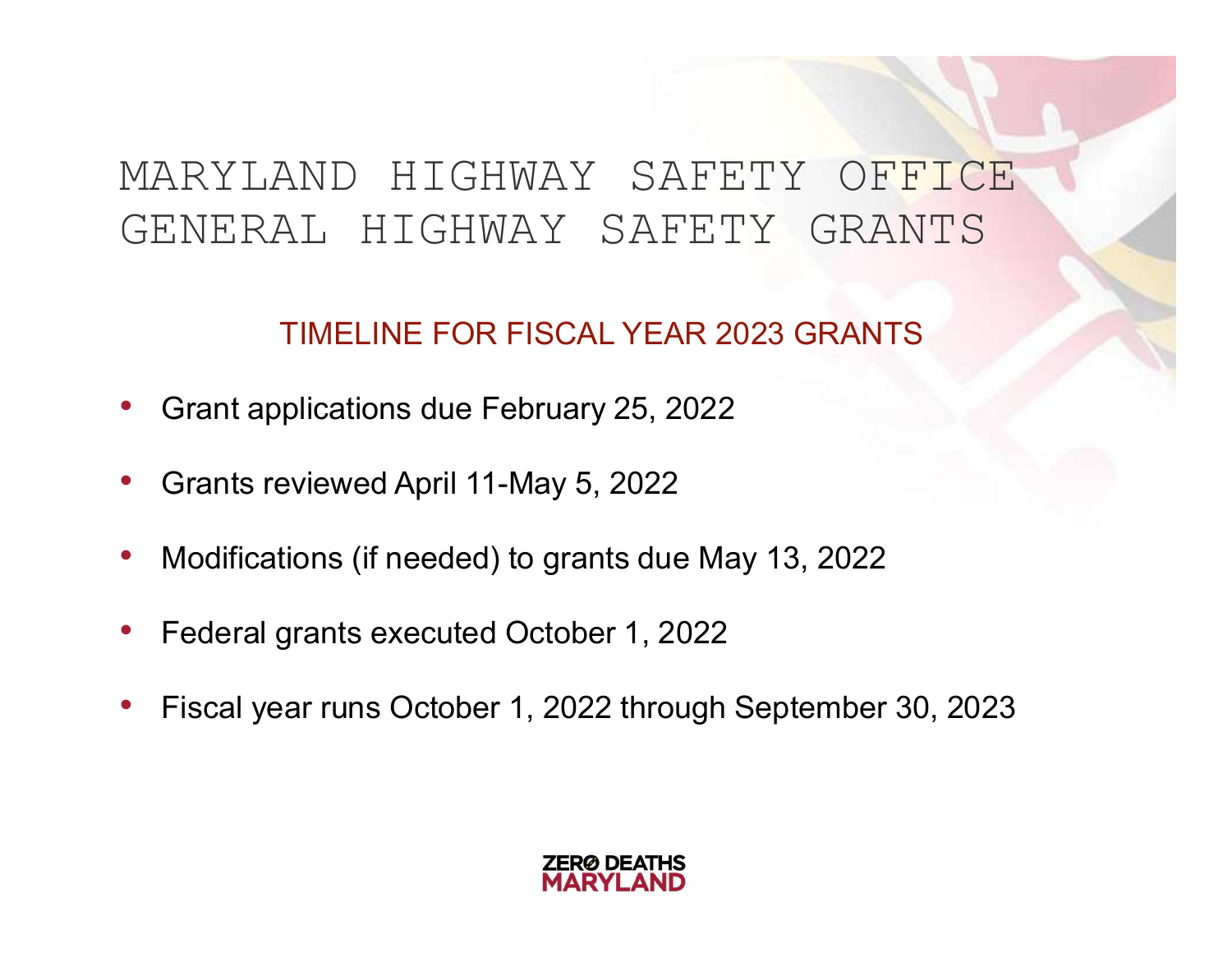### PEDESTRIAN/BICYCLE PROPOSED LEGISLATION

- HB 254/SB 874 State Highway Administration -DESTRIAN/BICYCLE PROPOSED<br>GISLATION<br>HB 254/SB 874 – State Highway Administration –<br>Pedestrian and Bicyclist Fatalities – Infrastructure Review<br>(Vision Zero Implementation Act of 2022) (Vision Zero Implementation Act of 2022)
	- Requiring the State Highway Administration to conduct an infrastructure review of each pedestrian or bicyclist fatality that occurs on a State highway or at an intersection of a State highway and another highway or a municipal street and identify deficiencies in engineering, traffic control, and operations and appropriate corrective actions; and requiring the Administration to complete the review within 6 months and publish the review on its website

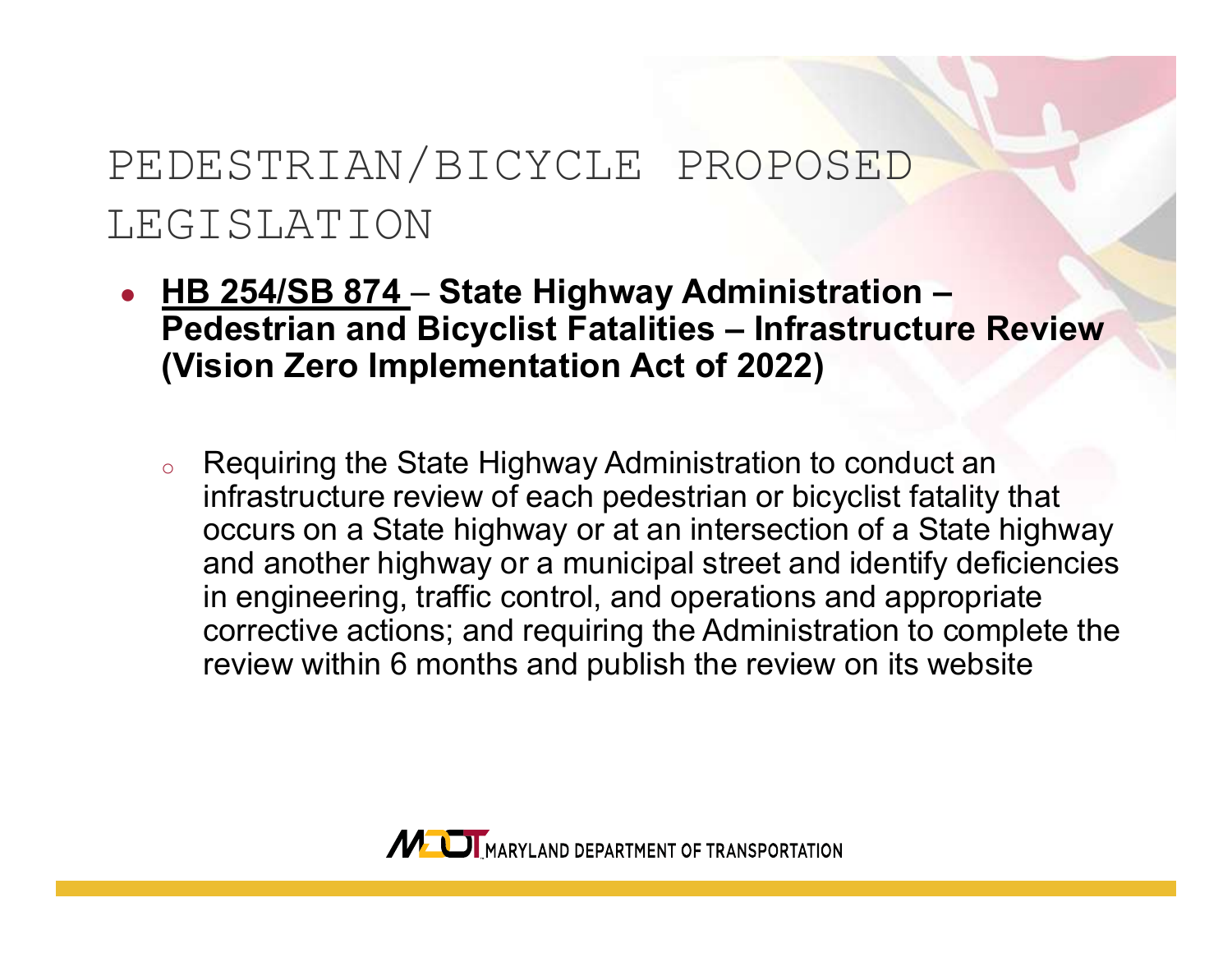### PEDESTRIAN/BICYCLE PROPOSED LEGISLATION

### • HB 654/SB 880 – Safe Access for All (SAFE) Roads Act of 2022

Requiring the Department of Transportation, under certain circumstances, to recommend and implement certain design elements when developing certain projects; requiring the Department to implement certain safety improvements for certain projects; requiring the State Highway Administration to conduct a certain analysis and study; requiring the Governor, for fiscal years 2024 through 2028, to include an appropriation in the annual budget bill for certain purposes; etc.

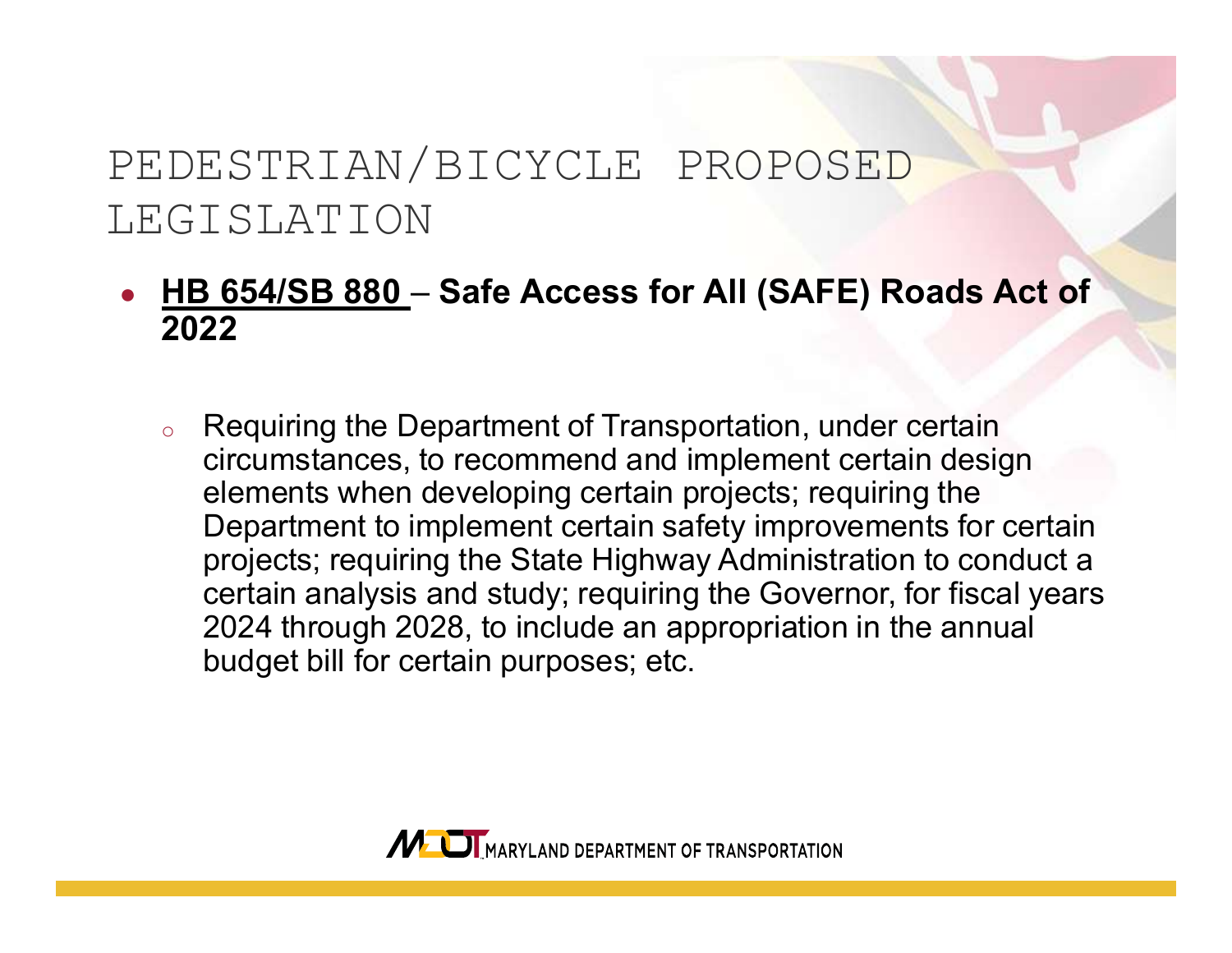# PEDESTRIAN/BICYCLE PROPOSED LEGISLATION PEDESTRIAN/BICYCLE PROPOSED<br>
- HB 130 - Motor Vehicles – Required Stops – Secondary<br>
Enforcement<br>
For the purpose of authorizing a police officer to enforce certain

## Enforcement

For the purpose of authorizing a police officer to enforce certain provisions of the Maryland Vehicle Law related to required stops only as a secondary action, subject to certain exceptions; and generally relating to the enforcement of the Maryland Vehicle Law related to required stops. PEDESTRIAN/BICYCLE PROPOSED<br>
EGISLATION<br>
• HB 130 - Motor Vehicles – Required Stops – Secondary<br>
Enforcement<br>
• For the purpose of authorizing a police officer to enforce certain<br>
provisions of the Maryland Vehicle Law rel

○ For the purpose of prohibiting a vehicle from entering certain intersections when facing certain traffic signals if the vehicle is unable to completely proceed through the intersection; prohibiting a police officer from issuing a citation for a violation of this Act unless certain signage requirements are met; and generally relating to prohibited acts by vehicles at intersections